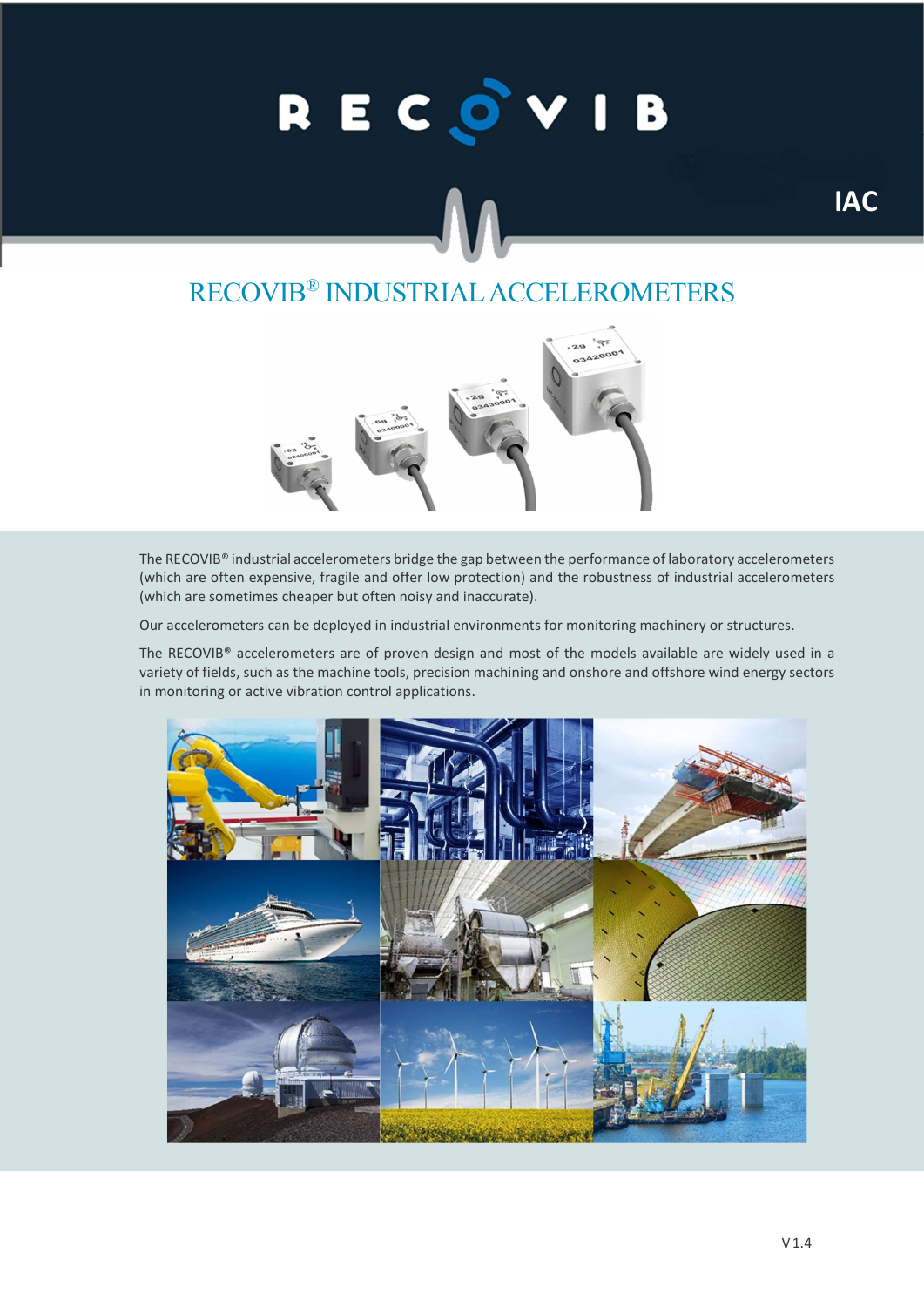### FIELD OF APPLICATIONS

- **•** Transport: Railways, Marine, Aeronautics
- Piping & pumps
- Machine tools
- Civil engineering
- Building vibration monitoring
- Paper/Printing machines
- Semiconductor industry
- Energy: Wind turbines (both onshore and offshore), power-plants
- Astronomy

### ADVANTAGES

### INTERNAL SIGNAL CONDITIONING GALVANIC ISOLATION

The signals from the vibration sensor are amplified and conditioned by the accelerometer unit itself before being passed to the data acquisition system through a disturbed industrial medium. Our accelerometers are equipped either with a voltage output or a 4-20 mA current output.

The RECOVIB® accelerometers are sealed to an ingress protection level of IP67. We can design and develop custom-made units using special protective materials (for example, 316L stainless steel for marine environments, special cabling for vacuum application).

 The RECOVIB® accelerometers offer galvanic isolation of the signal conductors. An additional isolation module is therefore not needed. Multiple sensors can be distributed in multiple locations and connected to the same acquisition system without signal degradation, even in environments with high ground potential differences due to heavy electrical loads operating in close proximity.

### LEVEL OF PROTECTION LOW FREQUENCY MEASUREMENT

 The RECOVIB® accelerometers operate down to DC allowing for the accurate measurement of low frequency signals. They are therefore also suitable for the monitoring of slow processes (such as monitoring the foundation movements of an offshore wind turbine etc.).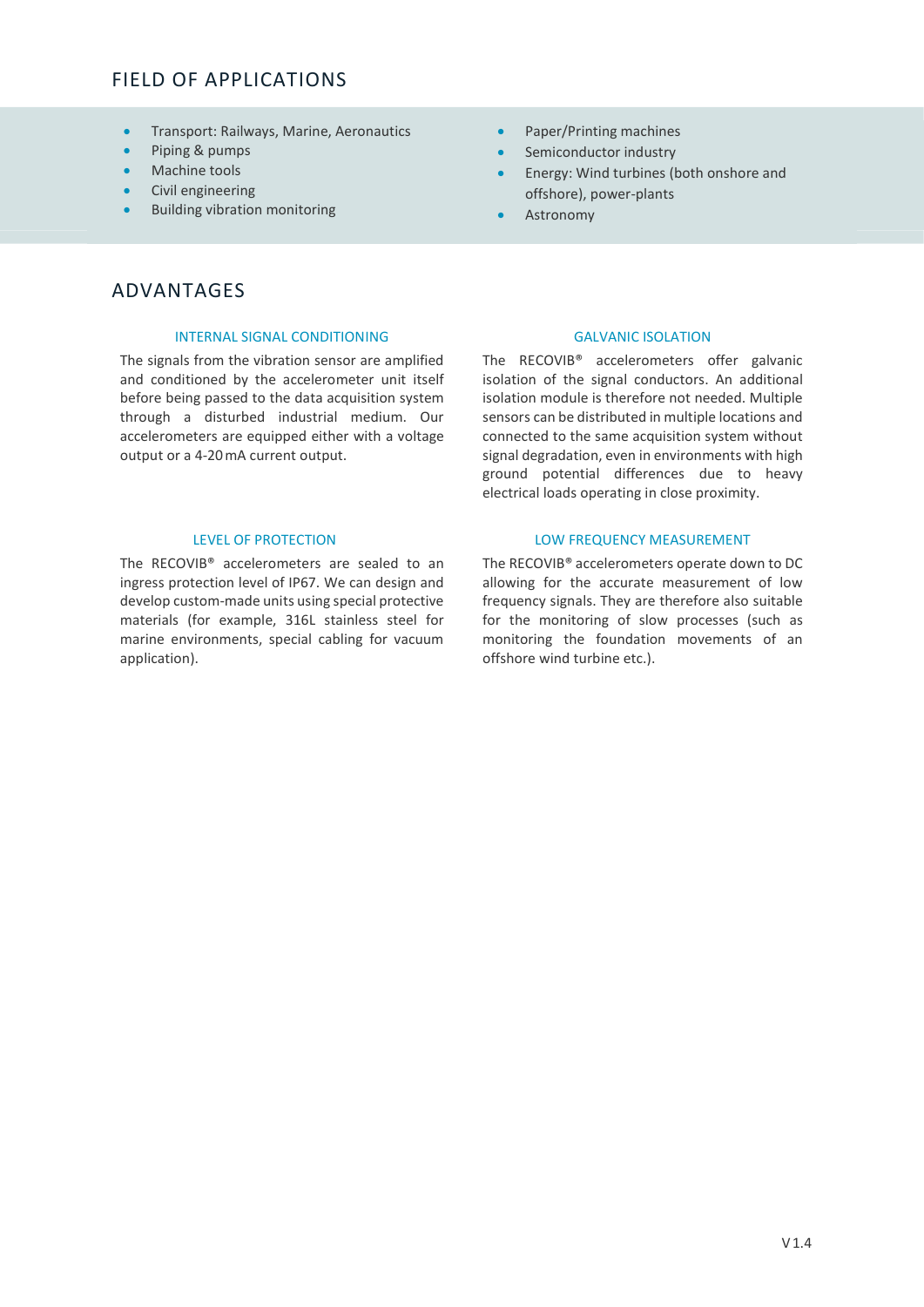### TYPE OF SENSORS

**IAC:** compact and rugged design with low noise  $\left( \langle 50 \mu g / \sqrt{Hz} \right)$  for most applications

**IAC-HiRes:** for applications requiring very low noise  $\langle \times 10 \,\mu g/\sqrt{Hz} \rangle$ 

IAC-CM: for machine monitoring requiring a higher-bandwidth (up to 10 kHz)

IAC-Seismic: for very high resolution (e.g. background noise lower than 2 μg/√Hz)

| TYPE $\rightarrow$<br>$\downarrow$ CHARACTERISTICS | <b>Standard</b> | <b>HiRes</b> | <b>Seismic</b> | <b>Condition</b><br><b>Monitoring</b><br>(CM) |
|----------------------------------------------------|-----------------|--------------|----------------|-----------------------------------------------|
| Can measure ultralow frequencies                   |                 |              |                |                                               |
| <b>Highest Bandwidth</b>                           |                 |              |                |                                               |
| <b>Lowest Noise Floor/Highest Resolution</b>       |                 |              |                |                                               |
| <b>Widest Measurement Range</b>                    |                 |              |                |                                               |

### TYPE OF OUTPUTS

- 4-20mA current loop for long cables and EMI immunity
- Unipolar Voltage
- Differential voltage for high-resolution sensors

All sensors are available with Aluminum or Stainless-Steel (AISI316L) casing, in 1-axis, 2-axis (any combination) or 3-axis configurations.